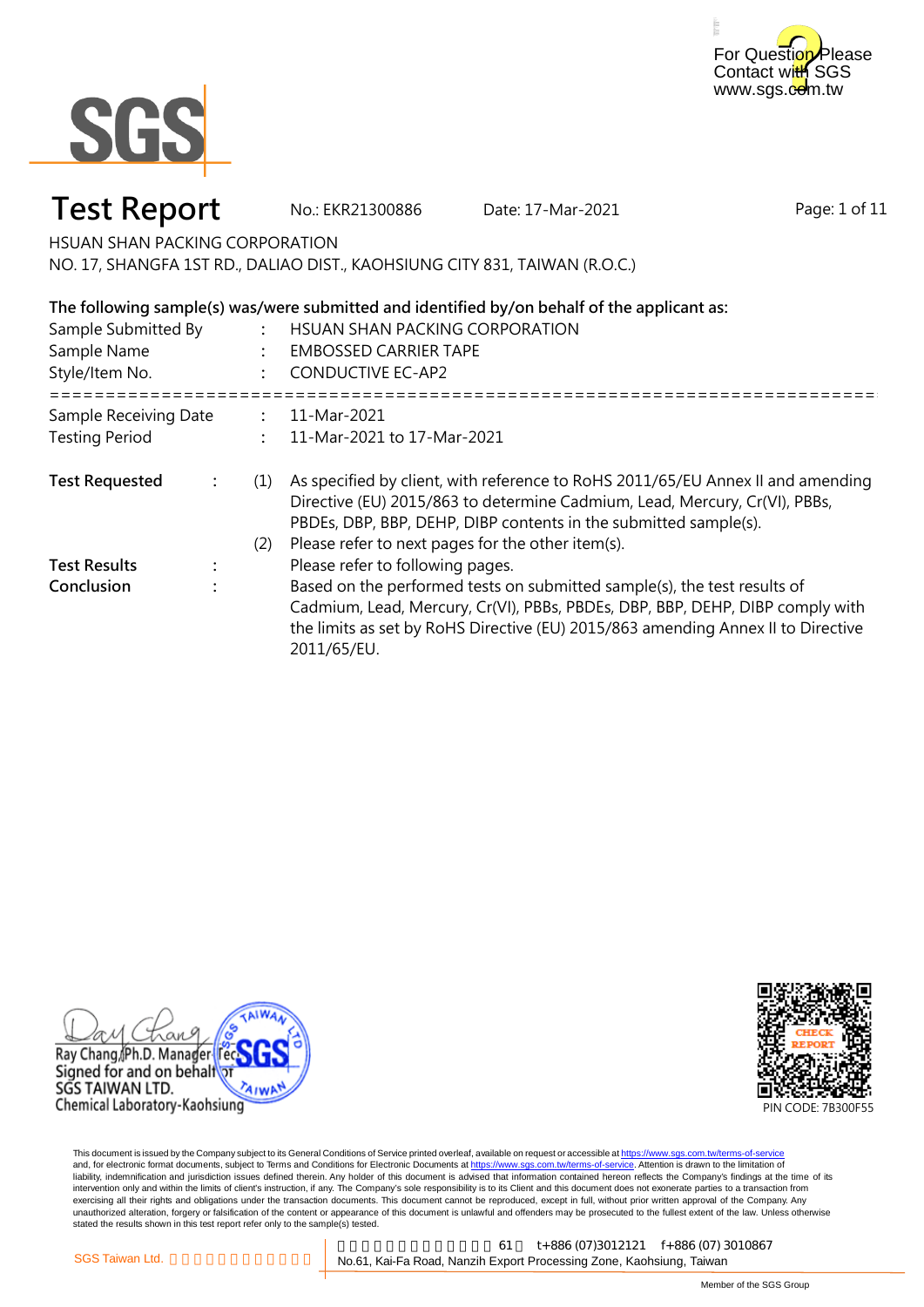

# **Test Report** No.: EKR21300886 Date: 17-Mar-2021 Page: 2 of 11

HSUAN SHAN PACKING CORPORATION

### NO. 17, SHANGFA 1ST RD., DALIAO DIST., KAOHSIUNG CITY 831, TAIWAN (R.O.C.)

#### **Test Part Description**

No.1 **:** BLACK TAPE

#### **Test Result(s)**

| Test Item(s)                                        | Method                                                                                    | Unit  | <b>MDL</b>     | Result | Limit                    |
|-----------------------------------------------------|-------------------------------------------------------------------------------------------|-------|----------------|--------|--------------------------|
|                                                     |                                                                                           |       |                | No.1   |                          |
| Cadmium (Cd) (CAS No.: 7440-43-9)                   | With reference to IEC 62321-5: 2013,<br>analysis was performed by ICP-OES.                | mg/kg | $\overline{2}$ | n.d.   | 100                      |
| Lead (Pb) (CAS No.: 7439-92-1)                      |                                                                                           | mg/kg | $\overline{2}$ | n.d.   | 1000                     |
| Mercury (Hg) (CAS No.: 7439-97-6)                   | With reference to IEC 62321-4: 2013+<br>AMD1: 2017, analysis was performed<br>by ICP-OES. | mg/kg | $\overline{2}$ | n.d.   | 1000                     |
| Hexavalent Chromium Cr(VI) (CAS No.:<br>18540-29-9) | With reference to IEC 62321-7-2:<br>2017, analysis was performed by UV-<br>VIS.           | mg/kg | 8              | n.d.   | 1000                     |
| Monobromobiphenyl                                   | With reference to IEC 62321-6: 2015,<br>analysis was performed by GC/MS.                  | mg/kg | 5              | n.d.   |                          |
| Dibromobiphenyl                                     |                                                                                           | mg/kg | 5              | n.d.   |                          |
| Tribromobiphenyl                                    |                                                                                           | mg/kg | 5              | n.d.   | $\blacksquare$           |
| Tetrabromobipenyl                                   |                                                                                           | mg/kg | 5              | n.d.   | $\overline{a}$           |
| Pentabromobiphenyl                                  |                                                                                           | mg/kg | 5              | n.d.   |                          |
| Hexabromobiphenyl                                   |                                                                                           | mg/kg | 5              | n.d.   |                          |
| Heptabromobiphenyl                                  |                                                                                           | mg/kg | 5              | n.d.   | L.                       |
| Octabromobiphenyl                                   |                                                                                           | mg/kg | 5              | n.d.   |                          |
| Nonabromobiphenyl                                   |                                                                                           | mg/kg | 5              | n.d.   |                          |
| Decabromobiphenyl                                   |                                                                                           | mg/kg | 5              | n.d.   |                          |
| <b>Sum of PBBs</b>                                  |                                                                                           | mg/kg | $\overline{a}$ | n.d.   | 1000                     |
| Monobromodiphenyl ether                             |                                                                                           | mg/kg | 5              | n.d.   |                          |
| Dibromodiphenyl ether                               |                                                                                           | mg/kg | 5              | n.d.   |                          |
| Tribromodiphenyl ether                              |                                                                                           | mg/kg | $\overline{5}$ | n.d.   | $\overline{a}$           |
| Tetrabromodiphenyl ether                            |                                                                                           | mg/kg | 5              | n.d.   |                          |
| Pentabromodiphenyl ether                            | With reference to IEC 62321-6: 2015,<br>analysis was performed by GC/MS.                  | mg/kg | 5              | n.d.   |                          |
| Hexabromodiphenyl ether                             |                                                                                           | mg/kg | 5              | n.d.   | $\overline{\phantom{0}}$ |
| Heptabromodiphenyl ether                            |                                                                                           | mg/kg | $\overline{5}$ | n.d.   | $\overline{a}$           |
| Octabromodiphenyl ether                             |                                                                                           | mg/kg | 5              | n.d.   |                          |
| Nonabromodiphenyl ether                             |                                                                                           | mg/kg | 5              | n.d.   |                          |
| Decabromodiphenyl ether                             |                                                                                           | mg/kg | 5              | n.d.   |                          |
| <b>Sum of PBDEs</b>                                 |                                                                                           | mg/kg |                | n.d.   | 1000                     |

This document is issued by the Company subject to its General Conditions of Service printed overleaf, available on request or accessible at <u>https://www.sgs.com.tw/terms-of-service</u><br>and, for electronic format documents, su liability, indemnification and jurisdiction issues defined therein. Any holder of this document is advised that information contained hereon reflects the Company's findings at the time of its intervention only and within the limits of client's instruction, if any. The Company's sole responsibility is to its Client and this document does not exonerate parties to a transaction from exercising all their rights and obligations under the transaction documents. This document cannot be reproduced, except in full, without prior written approval of the Company. Any<br>unauthorized alteration, forgery or falsif

高雄市楠梓加工出口區開發 61 t+886 (07)3012121 f+886 (07) 3010867 SGS Taiwan Ltd. <br> **CGS Taiwan Ltd.** Consumer States No.61, Kai-Fa Road, Nanzih Export Processing Zone, Kaohsiung, Taiwan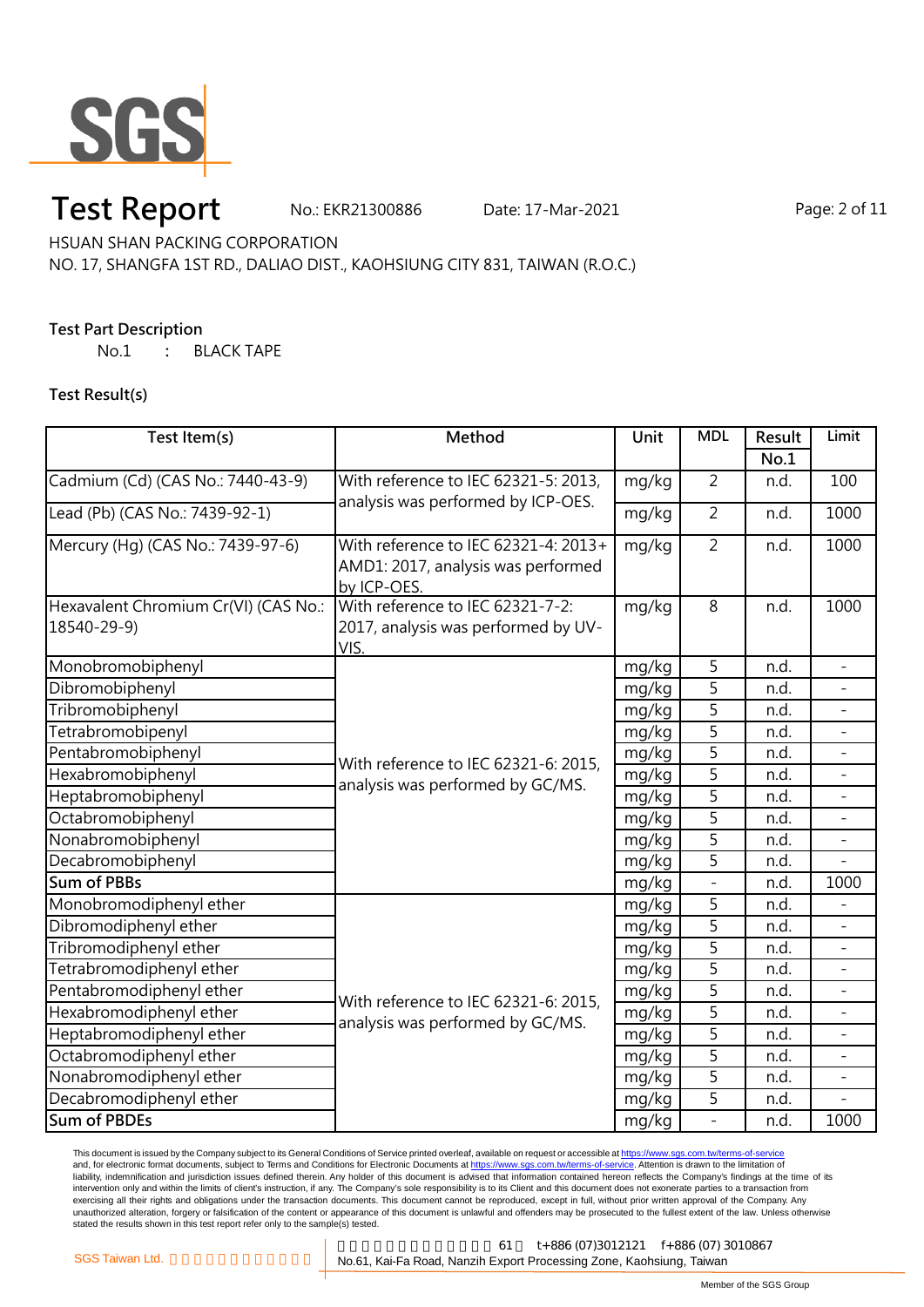

# **Test Report** No.: EKR21300886 Date: 17-Mar-2021 Page: 3 of 11

HSUAN SHAN PACKING CORPORATION

NO. 17, SHANGFA 1ST RD., DALIAO DIST., KAOHSIUNG CITY 831, TAIWAN (R.O.C.)

| Test Item(s)                                                                            | Method                                                                                    | Unit  | <b>MDL</b> | Result   | Limit |
|-----------------------------------------------------------------------------------------|-------------------------------------------------------------------------------------------|-------|------------|----------|-------|
|                                                                                         |                                                                                           |       |            | No.1     |       |
| Butyl benzyl phthalate (BBP) (CAS No.:<br>$85 - 68 - 7$                                 | With reference to IEC 62321-8: 2017,<br>analysis was performed by GC/MS.                  | mg/kg | 50         | n.d.     | 1000  |
| Dibutyl phthalate (DBP) (CAS No.: 84-<br>$74-2)$                                        |                                                                                           | mg/kg | 50         | n.d.     | 1000  |
| Diisobutyl phthalate (DIBP) (CAS No.:<br>$84 - 69 - 5$                                  |                                                                                           | mg/kg | 50         | n.d.     | 1000  |
| Di-(2-ethylhexyl) phthalate (DEHP)<br>(CAS No.: 117-81-7)                               |                                                                                           | mg/kg | 50         | n.d.     | 1000  |
| Fluorine (F) (CAS No.: 14762-94-8)                                                      | With reference to BS EN 14582: 2016,<br>analysis was performed by IC.                     | mg/kg | 50         | n.d.     |       |
| Chlorine (Cl) (CAS No.: 22537-15-1)                                                     |                                                                                           | mg/kg | 50         | 133      |       |
| Bromine (Br) (CAS No.: 10097-32-2)                                                      |                                                                                           | mg/kg | 50         | n.d.     |       |
| Iodine (I) (CAS No.: 14362-44-8)                                                        |                                                                                           | mg/kg | 50         | n.d.     |       |
| Perfluorooctanoic acid (PFOA) and it's<br>salt (CAS No.: 335-67-1 and its salts)        | With reference to CEN/TS 15968:<br>2010, analysis was performed by<br>LC/MS/MS.           | mg/kg | 0.01       | n.d.     |       |
| Perfluorooctane sulfonate (PFOS) and<br>it's salt (CAS No.: 1763-23-1 and its<br>salts) |                                                                                           | mg/kg | 0.01       | n.d.     |       |
| Polyvinyl chloride (PVC)                                                                | With reference to ASTM E1252: 2013,<br>analysis was performed by FT-IR and<br>Flame Test. | $**$  |            | Negative |       |

This document is issued by the Company subject to its General Conditions of Service printed overleaf, available on request or accessible at <u>https://www.sgs.com.tw/terms-of-service</u><br>and, for electronic format documents, su liability, indemnification and jurisdiction issues defined therein. Any holder of this document is advised that information contained hereon reflects the Company's findings at the time of its intervention only and within the limits of client's instruction, if any. The Company's sole responsibility is to its Client and this document does not exonerate parties to a transaction from exercising all their rights and obligations under the transaction documents. This document cannot be reproduced, except in full, without prior written approval of the Company. Any<br>unauthorized alteration, forgery or falsif

高雄市楠梓加工出口區開發 61 t+886 (07)3012121 f+886 (07) 3010867 SGS Taiwan Ltd. **Company of the Constructed Atlas No.61**, Kai-Fa Road, Nanzih Export Processing Zone, Kaohsiung, Taiwan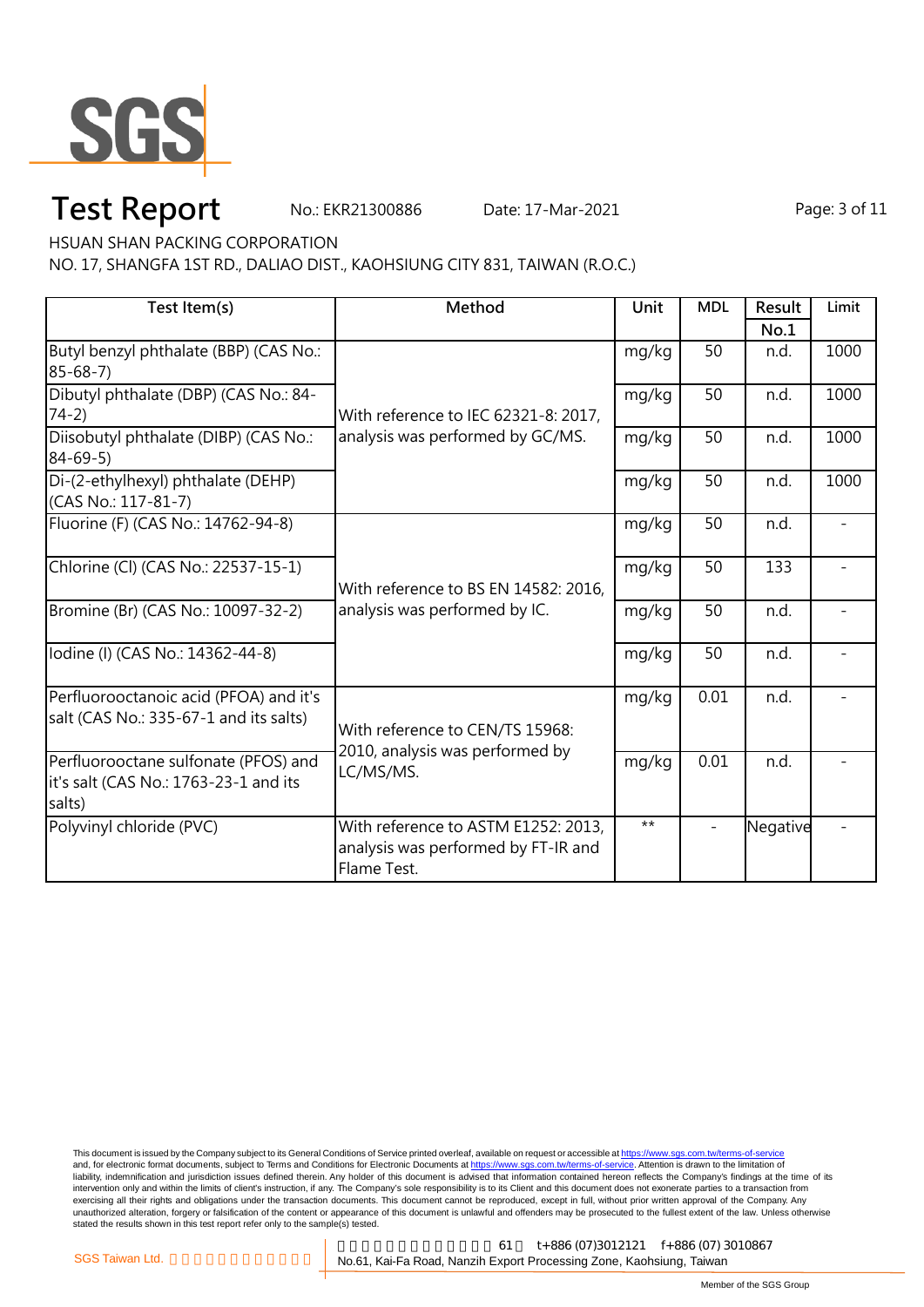

### **Test Report** No.: EKR21300886 Date: 17-Mar-2021 Page: 4 of 11

HSUAN SHAN PACKING CORPORATION

NO. 17, SHANGFA 1ST RD., DALIAO DIST., KAOHSIUNG CITY 831, TAIWAN (R.O.C.)

**Note:**

- 1. mg/kg = ppm;0.1wt% = 1000ppm
- 2. MDL = Method Detection Limit
- 3. n.d. = Not Detected ( Less than MDL)
- 4. "-" = Not Regulated
- 5. \*\*= Qualitative analysis (No Unit)
- 6. Negative = Undetectable ; Positive = Detectable
- 7. PFOS and its salts including : CAS No.: 29081-56-9, 2795-39-3, 29457-72-5, 70225-14-8, 56773-42-3, 251099-16-8, 307-35-7.
- 8. PFOA and its salts including : CAS No.: 3825-26-1, 335-95-5, 2395-00-8, 335-93-3, 335-66-0.
- 9. The statement of compliance conformity is based on comparison of testing results and limits.

This document is issued by the Company subject to its General Conditions of Service printed overleaf, available on request or accessible at https://www.sgs.com.tw/terms-of-service and, for electronic format documents, subject to Terms and Conditions for Electronic Documents at https://www.sgs.com.tw/terms-of-service. Attention is drawn to the limitation of liability, indemnification and jurisdiction issues defined therein. Any holder of this document is advised that information contained hereon reflects the Company's findings at the time of its intervention only and within the limits of client's instruction, if any. The Company's sole responsibility is to its Client and this document does not exonerate parties to a transaction from exercising all their rights and obligations under the transaction documents. This document cannot be reproduced, except in full, without prior written approval of the Company. Any<br>unauthorized alteration, forgery or falsif stated the results shown in this test report refer only to the sample(s) tested.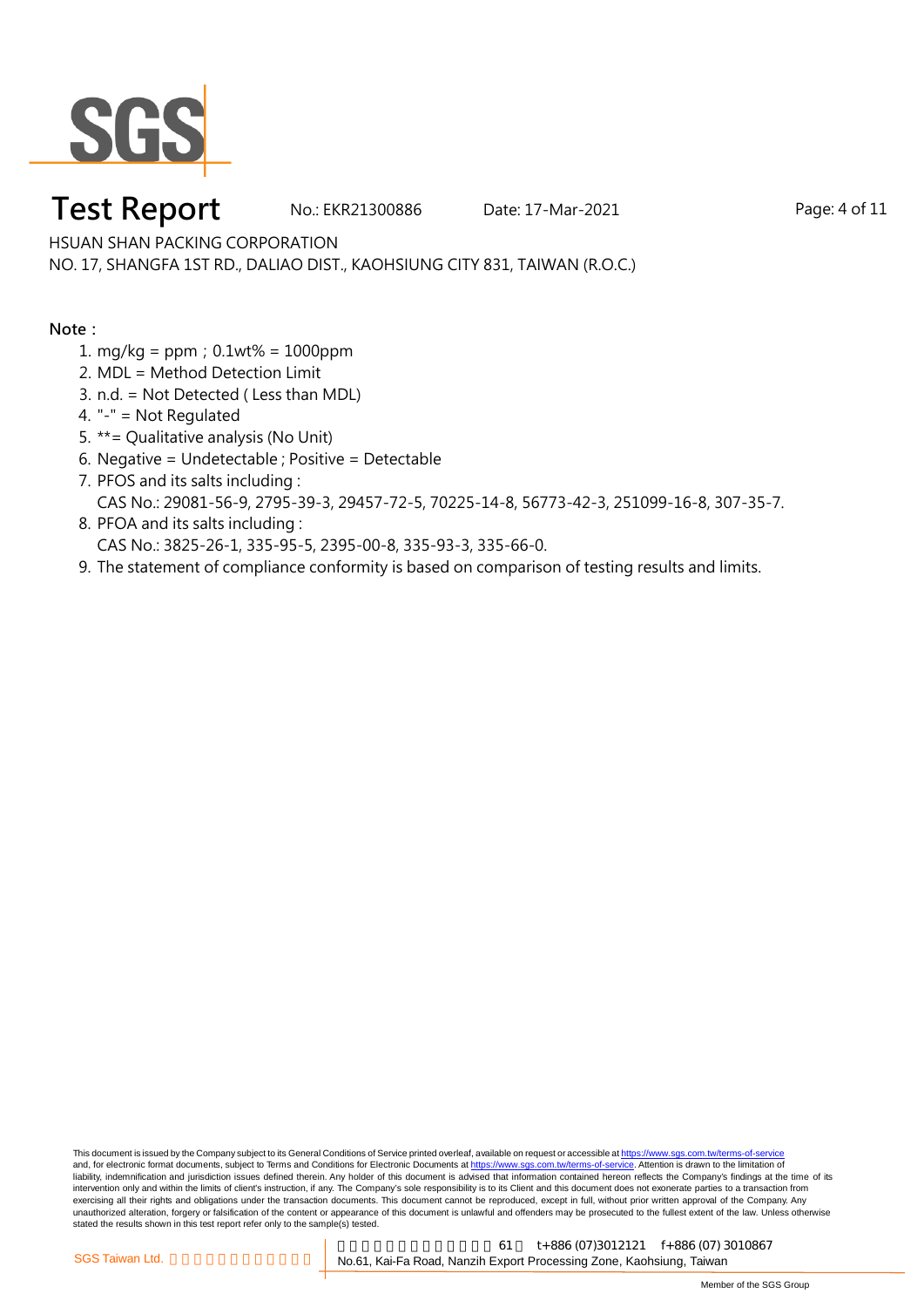

**Test Report** No.: EKR21300886 Date: 17-Mar-2021 Page: 5 of 11

HSUAN SHAN PACKING CORPORATION

NO. 17, SHANGFA 1ST RD., DALIAO DIST., KAOHSIUNG CITY 831, TAIWAN (R.O.C.)

#### **Analytical flow chart of Heavy Metal**

These samples were dissolved totally by pre-conditioning method according to below flow chart. (Cr<sup>6+</sup>



This document is issued by the Company subject to its General Conditions of Service printed overleaf, available on request or accessible at <u>https://www.sgs.com.tw/terms-of-service</u><br>and, for electronic format documents, su liability, indemnification and jurisdiction issues defined therein. Any holder of this document is advised that information contained hereon reflects the Company's findings at the time of its intervention only and within the limits of client's instruction, if any. The Company's sole responsibility is to its Client and this document does not exonerate parties to a transaction from exercising all their rights and obligations under the transaction documents. This document cannot be reproduced, except in full, without prior written approval of the Company. Any<br>unauthorized alteration, forgery or falsif stated the results shown in this test report refer only to the sample(s) tested.

高雄市楠梓加工出口區開發 61 t+886 (07)3012121 f+886 (07) 3010867 SGS Taiwan Ltd. **Component Component Component No.61**, Kai-Fa Road, Nanzih Export Processing Zone, Kaohsiung, Taiwan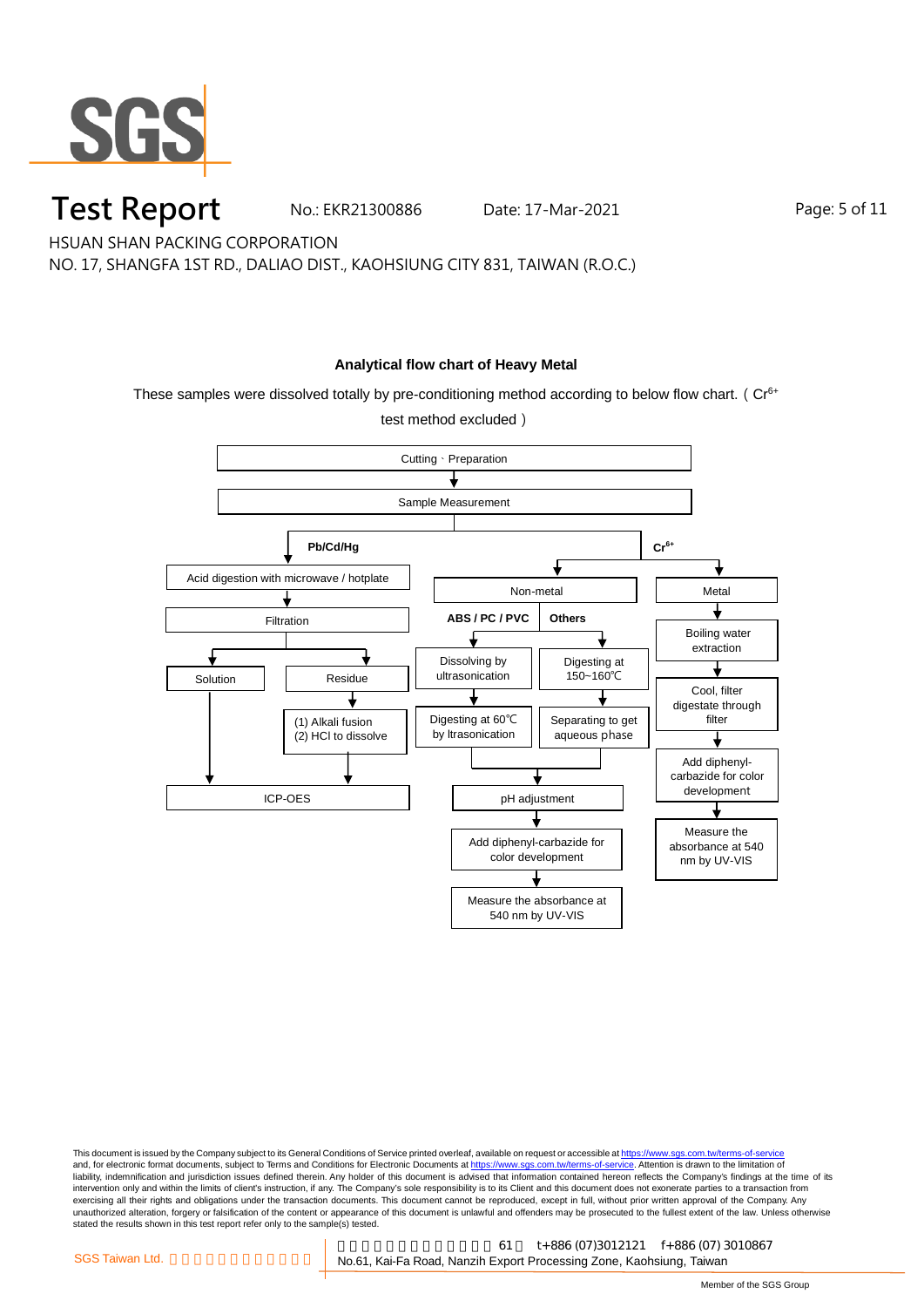

# **Test Report** No.: EKR21300886 Date: 17-Mar-2021 Page: 6 of 11

HSUAN SHAN PACKING CORPORATION

NO. 17, SHANGFA 1ST RD., DALIAO DIST., KAOHSIUNG CITY 831, TAIWAN (R.O.C.)

#### **PBB/PBDE analytical FLOW CHART**

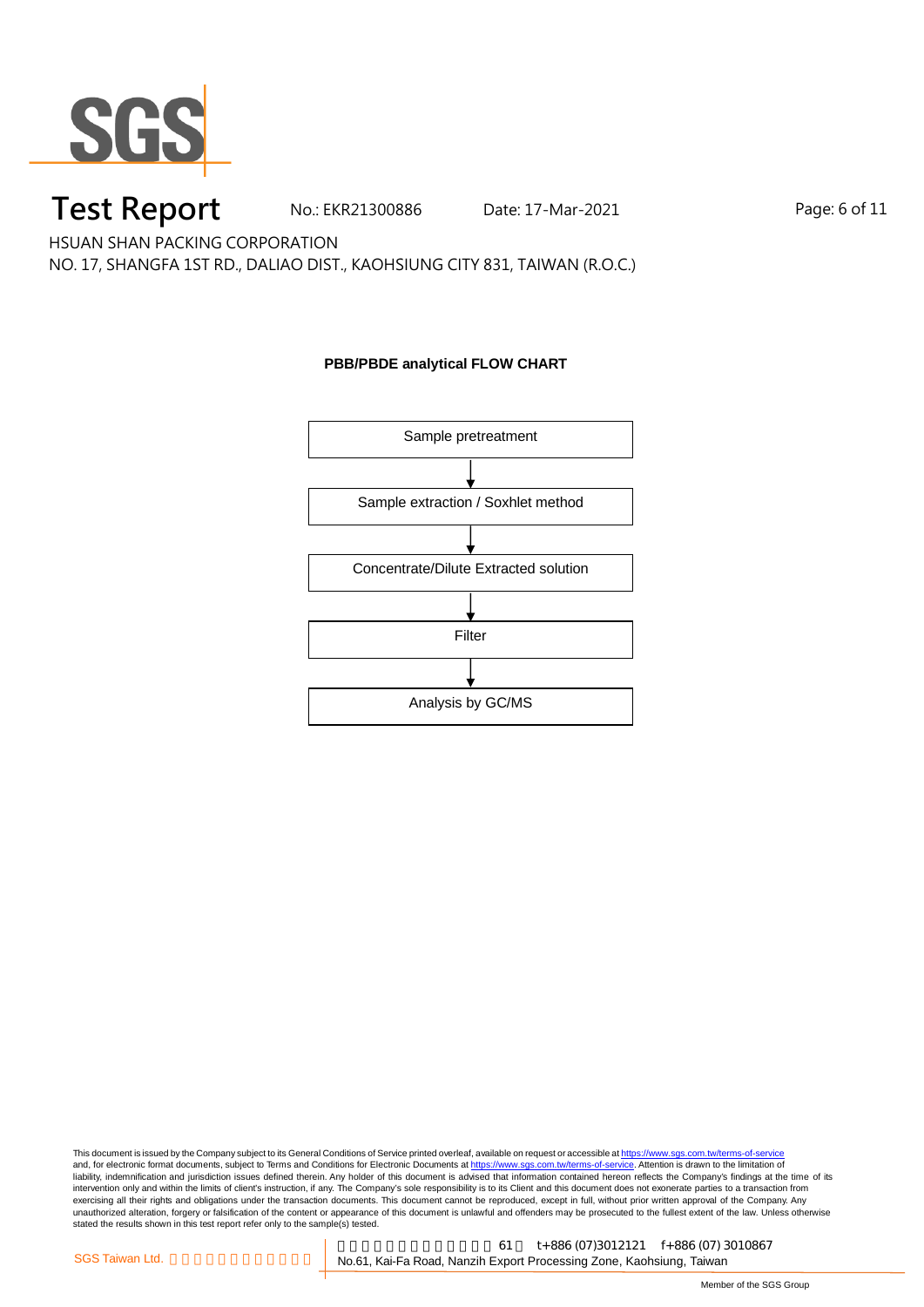

### **Test Report** No.: EKR21300886 Date: 17-Mar-2021 Page: 7 of 11

HSUAN SHAN PACKING CORPORATION

NO. 17, SHANGFA 1ST RD., DALIAO DIST., KAOHSIUNG CITY 831, TAIWAN (R.O.C.)

#### **Analytical flow chart of phthalate content**

【Test method: IEC 62321-8】

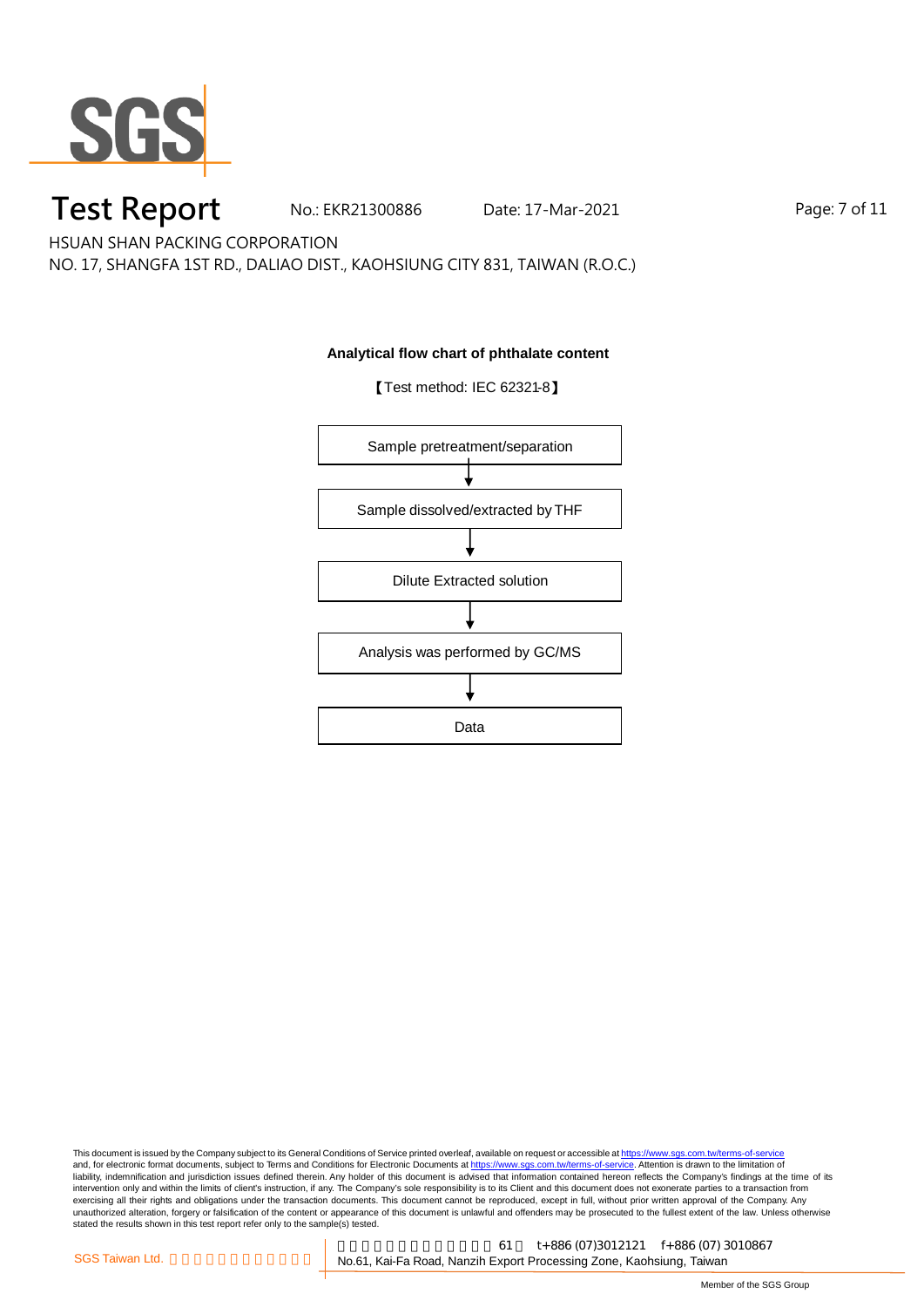

### **Test Report** No.: EKR21300886 Date: 17-Mar-2021 Page: 8 of 11

HSUAN SHAN PACKING CORPORATION

NO. 17, SHANGFA 1ST RD., DALIAO DIST., KAOHSIUNG CITY 831, TAIWAN (R.O.C.)

#### **Analytical flow chart of Halogen**

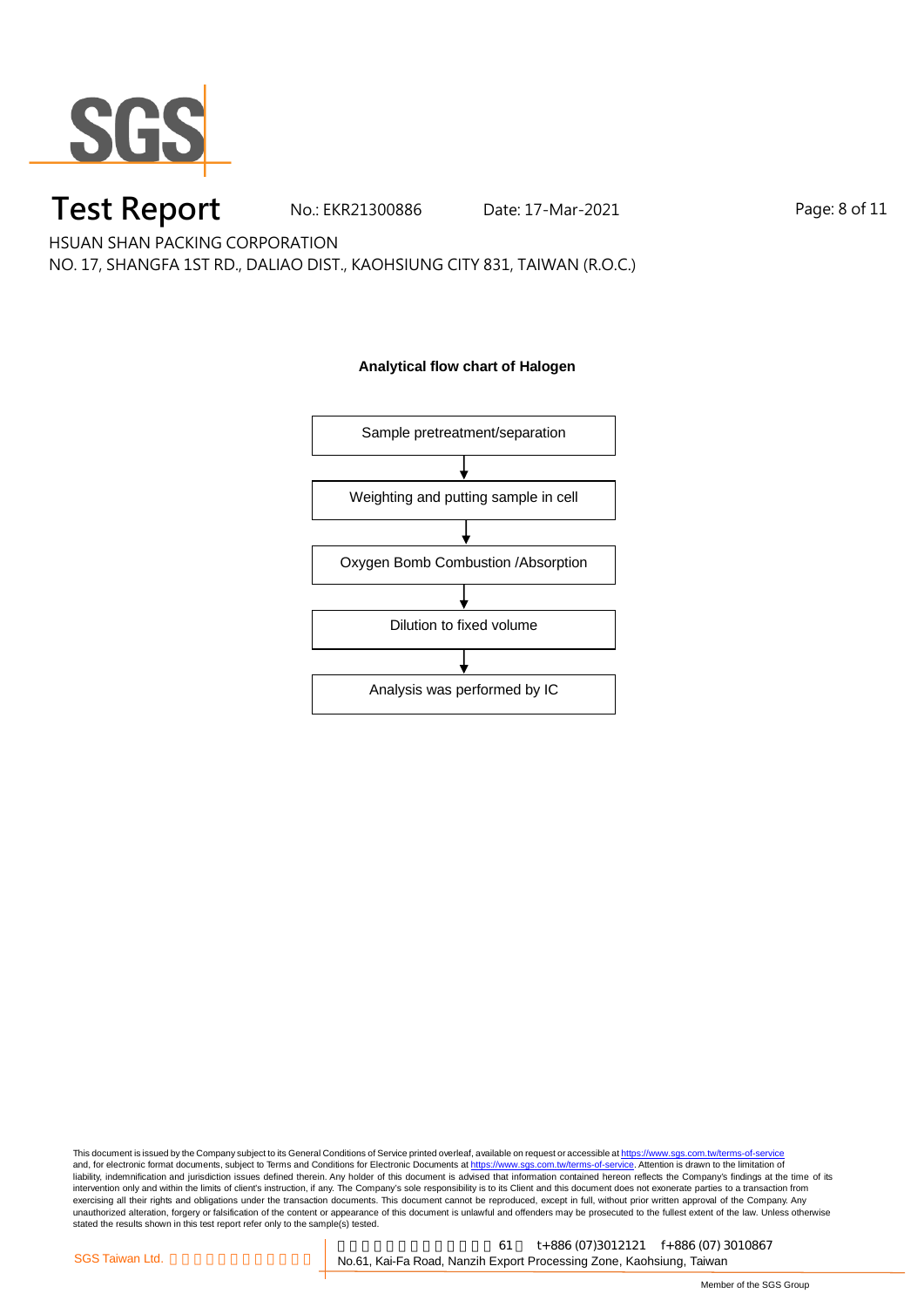

# **Test Report** No.: EKR21300886 Date: 17-Mar-2021 Page: 9 of 11

HSUAN SHAN PACKING CORPORATION

NO. 17, SHANGFA 1ST RD., DALIAO DIST., KAOHSIUNG CITY 831, TAIWAN (R.O.C.)

#### **Analytical flow chart - PFOA/PFOS**

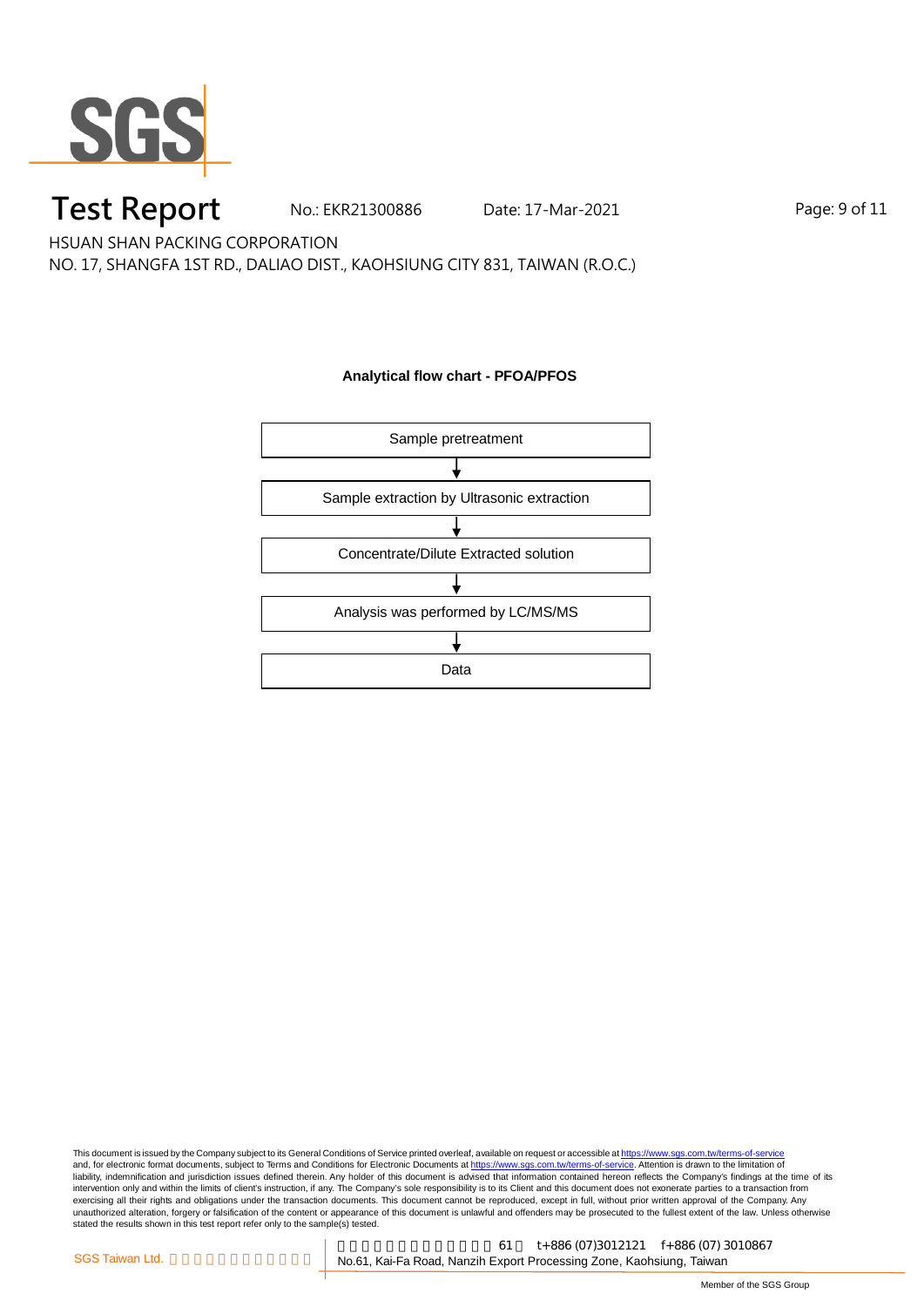

### **Test Report** No.: EKR21300886 Date: 17-Mar-2021 Page: 10 of 11

HSUAN SHAN PACKING CORPORATION

NO. 17, SHANGFA 1ST RD., DALIAO DIST., KAOHSIUNG CITY 831, TAIWAN (R.O.C.)



This document is issued by the Company subject to its General Conditions of Service printed overleaf, available on request or accessible at <u>https://www.sgs.com.tw/terms-of-service</u><br>and, for electronic format documents, su liability, indemnification and jurisdiction issues defined therein. Any holder of this document is advised that information contained hereon reflects the Company's findings at the time of its intervention only and within the limits of client's instruction, if any. The Company's sole responsibility is to its Client and this document does not exonerate parties to a transaction from exercising all their rights and obligations under the transaction documents. This document cannot be reproduced, except in full, without prior written approval of the Company. Any<br>unauthorized alteration, forgery or falsif

高雄市楠梓加工出口區開發 61 t+886 (07)3012121 f+886 (07) 3010867 SGS Taiwan Ltd. <br> **CGS Taiwan Ltd.** Consumer States No.61, Kai-Fa Road, Nanzih Export Processing Zone, Kaohsiung, Taiwan